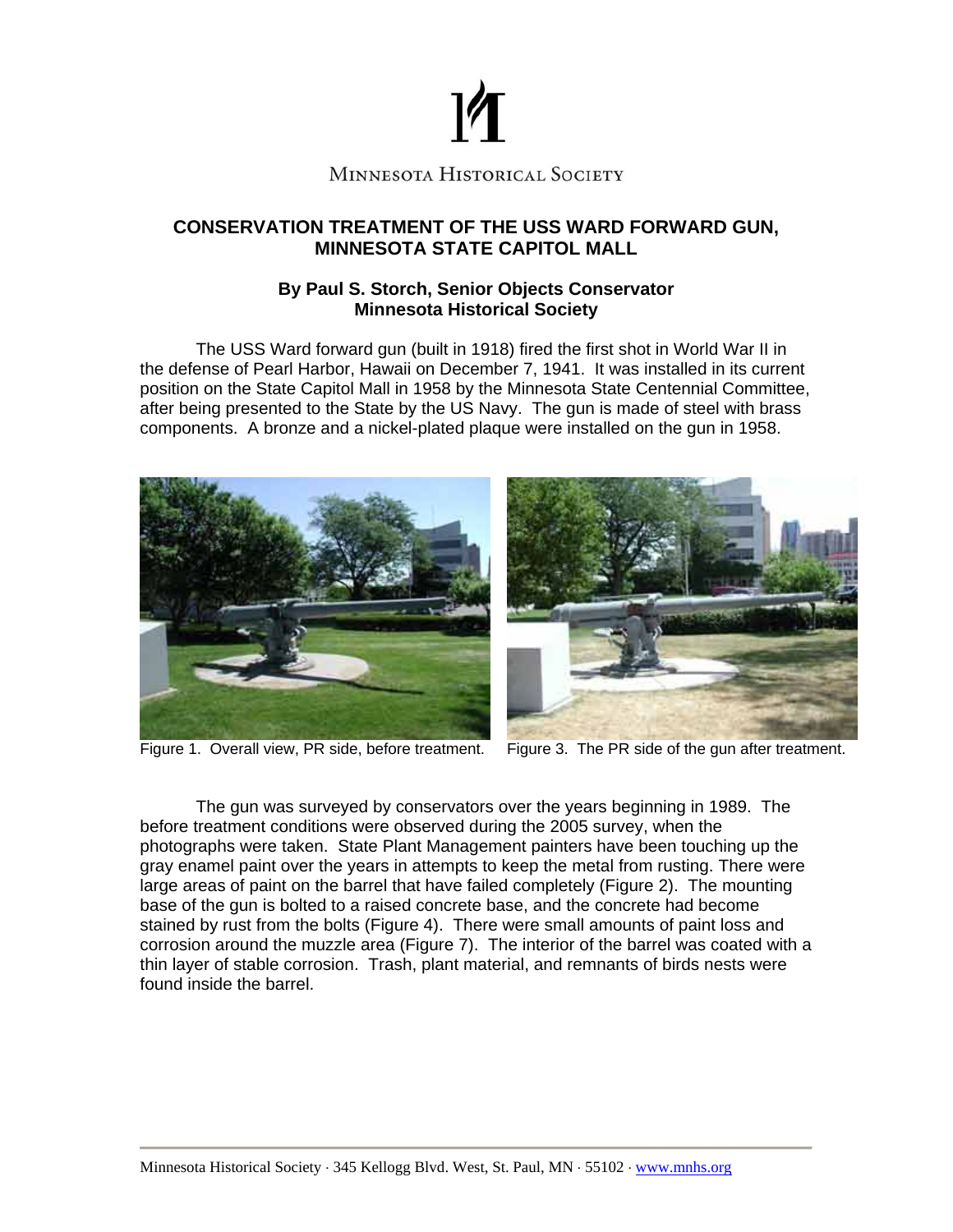

Figure 2. Failed paint and rusting on underside of the barrel.



Figure 4. The front underside area of the gun before treatment. Note the rust stains near the bolts on the concrete support base.



Figure 5. The PL side of the gun before treatment. Note the corrosion on the nickel plated dedication plaque.



Figure 7. The muzzle before treatment showing minor paint loss and corrosion on the exposed metal surfaces.



Figure 6. The PL side of the gun after treatment. Note the dedication plaque after cleaning and stabilization and the elevation gauge.



Figure 8. The muzzle end of the gun after treatment showing the modified pipe plug. The plug is removable and will prevent water intrusion and trash accumulation.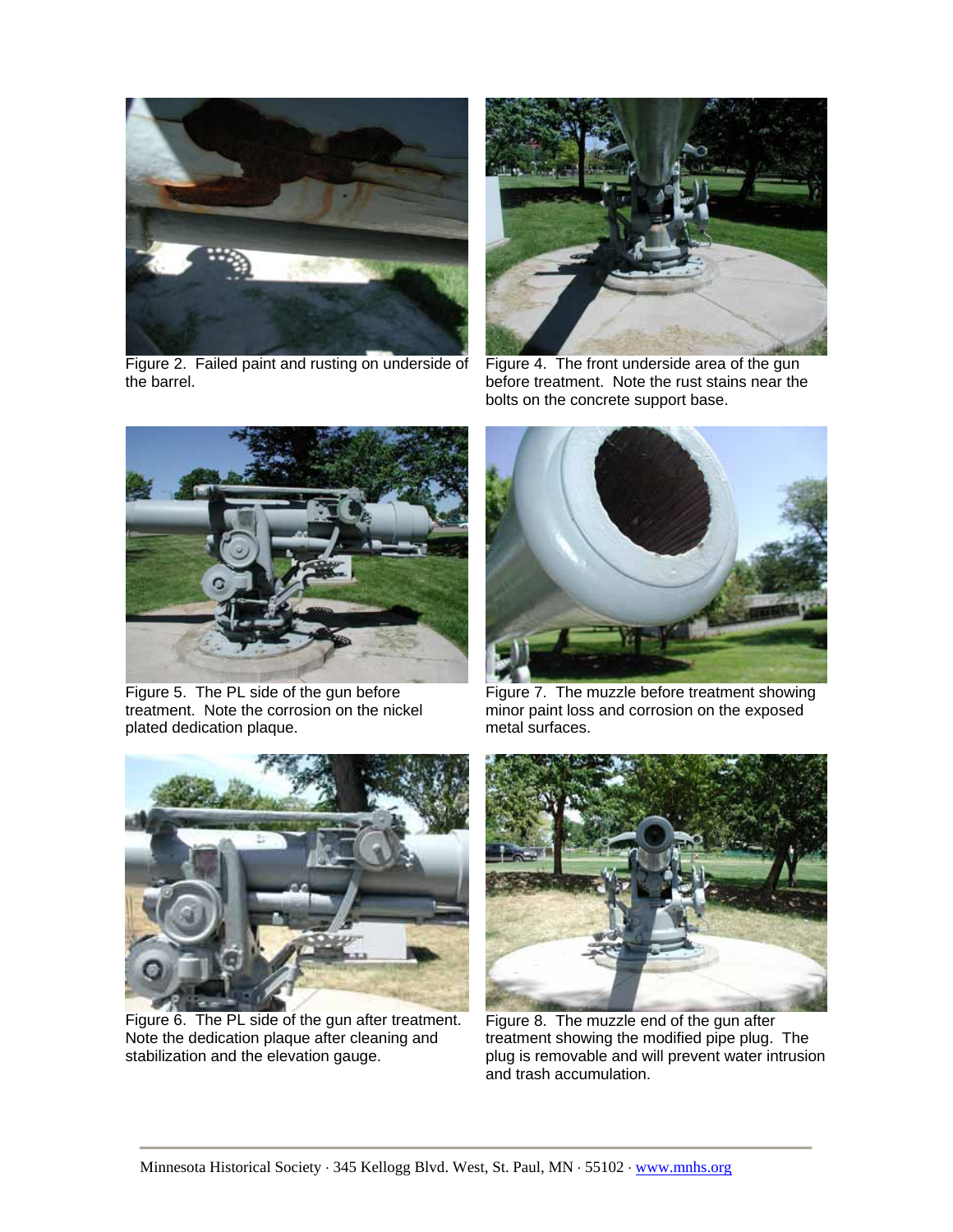Both fire control operator seats had failed paint coatings and metal losses with corrosion seeping out in the central areas (Figure 9). The areas of most prevalent paint failure and subsequent rust staining were the undersides of the swivel mount and recoil tubes (Figures 11-13). These areas had some paint layers on them from previous painting campaigns, but have limited accessibility by brush application, therefore the paint was not applied sufficiently enough to prevent corrosion.



Figure 9. The PR fire control operator's seat before treatment showing paint and metal losses.



Figure 10. The PR fire control operator's seat after treatment showing epoxy fills and current paint.



Figure 11. Underside of the swivel mount showing paint loss and corrosion.



Figure 12. Underside of the swivel mount showing rust stabilizer application.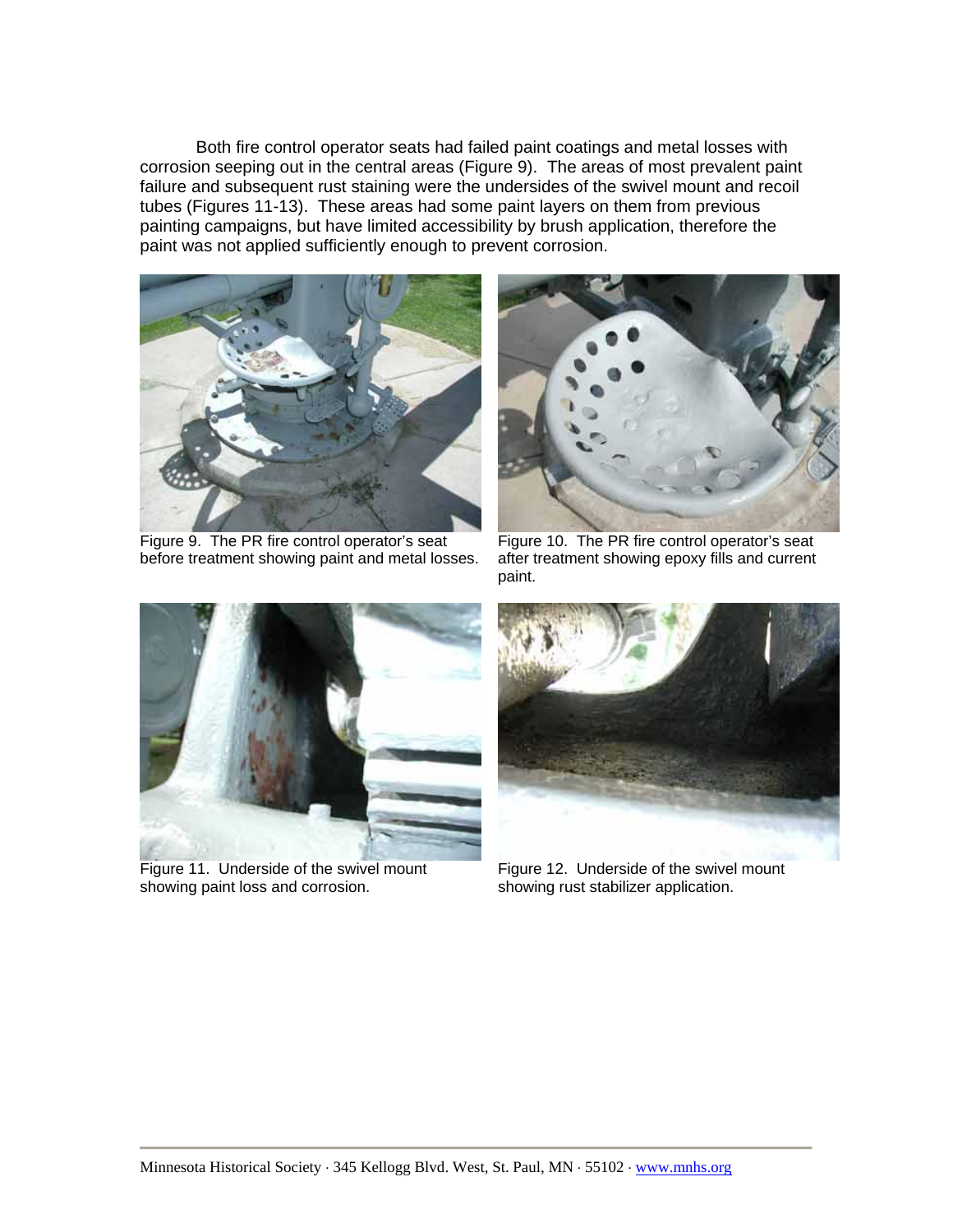

Figure 13. PR side recoil tube springs exposed due to loss from corrosion.



Figure 15. PL underside of recoil tubes; before treatment.



Figure 14. PR recoil tube area after epoxy fills and paint.

The copper alloys components had not been cleaned or coated prior to this treatment. The extant brass parts had been painted over, with the exception of one handle on the PR side. The nickel-plated dedication plate (PL side) was corroded through the plating, and was bent at the upper PL corner (Figure 10). The bronze State Centennial dedication plaque mounted on the PR side is tarnished, corroded, and stained. Any original lacquer had weathered off, allowing the metal to darken and turn green. Several of the letters had surface losses (Figure18). The brass elevation gauge on the PL side of the breech was obscured by corrosion and paint (Figure 16). The brass manufacturer's plates on the PR and PL sides were obscured by oxidation. The plate on the PL swivel mount area was missing the left side screws (Figure 22).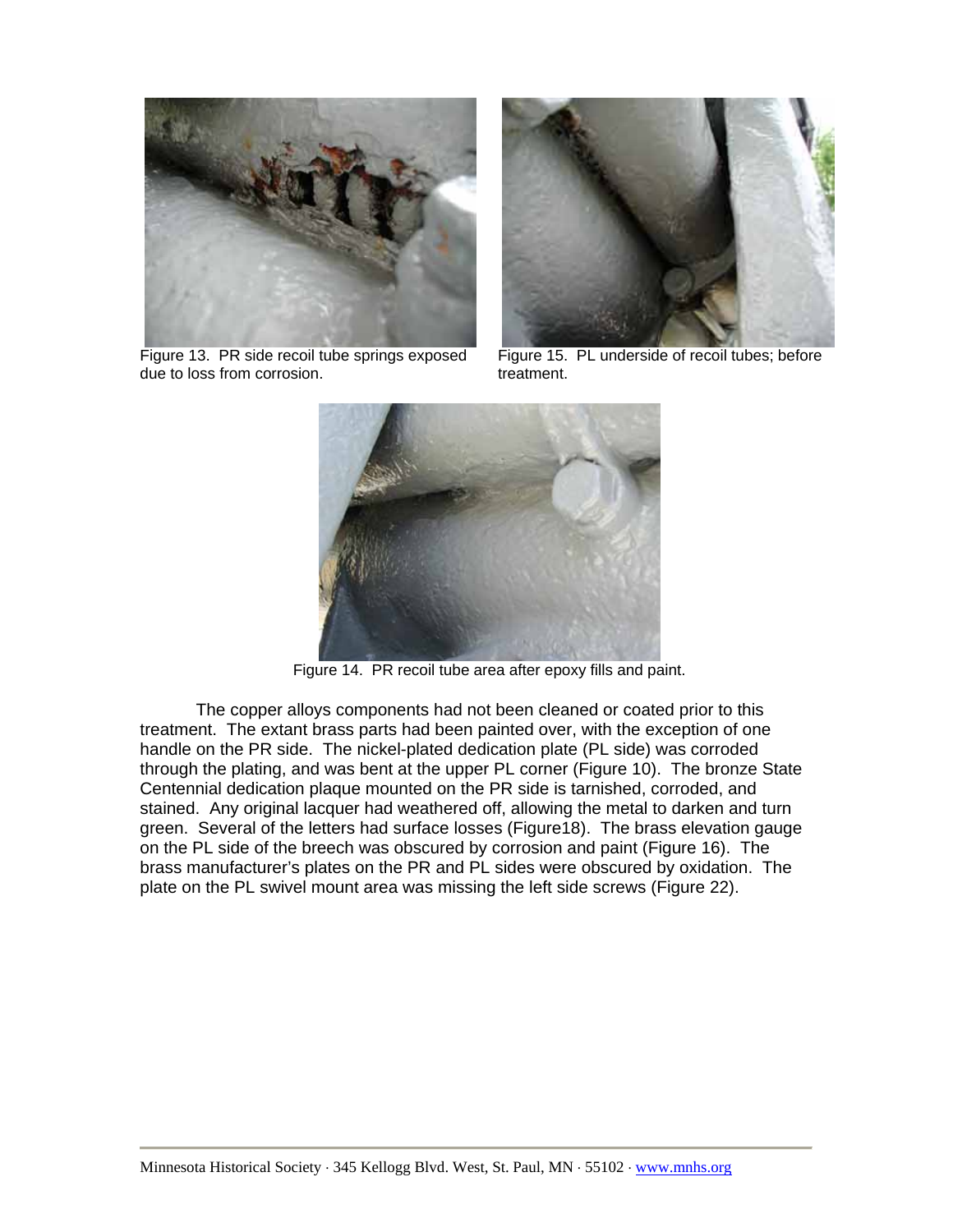

Figure 20. The PL side nickel-plated dedication plaque showing corrosion and scratches.



Figure 22. The manufacturer's tag on the PL swivel mount during treatment showing left side screws missing.



Figure 21. The PL side nickel-plated dedication plaque after cleaning and clear coating with a corrosion.



Figure 23. The PL side tag after treatment showing replacement screws.

## **Conservation Treatment**

During July of 2006, the Society's Senior Objects Conservator coordinated the re-painting with the Plant Management Paint Shop. The painters removed scratches and graffiti with mild abrasion, than applied a flat primer to those areas and rust spots. When dry, they applied a semi-gloss gray enamel overall. The interior of the swivel mount and areas on top of the recoil tubes were coated with Rust-X corrosion stabilizer. The Rust-X primed surfaces were painted by the Paint Shop with enamel paint.

The conservator filled in missing areas in the metal components where accessible with a two-part epoxy putty (Abatron Corp.). After sanding, those areas were primed and painted by the Paint Shop. The two operator seats and the forward PR recoil tube were filled and painted (Figure 14).

The two copper manufacturer's plates were cleaned to stable metal surfaces with 10% w/v disodium EDTA in deionized water and clear coated with spray Incralac. Incralac is an acrylic lacquer resin that contains a copper corrosion inhibitor. The missing fasteners were replaced. The brass elevation gauge was also treated as described above (Figures 17 and 23).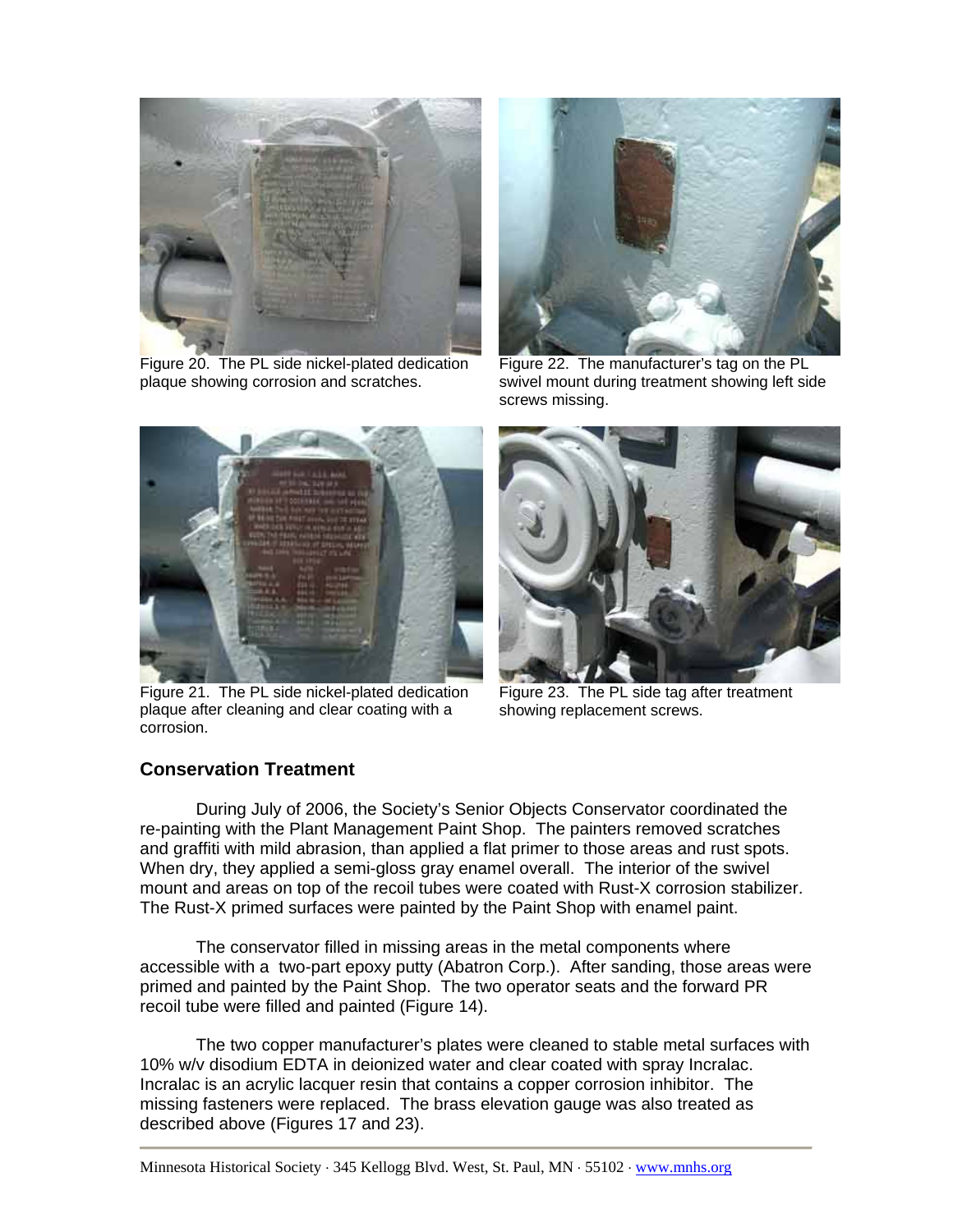

Figure 16. PL side rear of the gun showing the brass elevation gauge. The gauge had copper alloy corrosion on the surface and spots of overpaint.



Figure 17. The gauge after cleaning and clear coating with a corrosion-inhibited acrylic lacquer.

The Centennial dedication plaque was cleaned with the disodium EDTA solution to remove tarnish and staining. The raised lettering was cleaned with 180-grade sandpaper to remove tarnish and brighten the metal. The lower background was coated with carnauba wax tinted with burnt umber pigment and buffed. The entire plaque face was spray coated with two coats of Incralac (Figure 19).

The debris was removed from the barrel and the interior was cleaned. The barrel was closed with a removable 4" pipe plug. The pipe plug consists of two galvanized metal plates on either side of a rubber gasket. A bolt goes through the center of the plug and fastens on the exterior plate with a locking bolt. The circumference of the rubber plug was widened with adhesive backed Volara cross-linked polyethylene foam to fill in a 1/8" gap between the plug and the inner diameter of the barrel. The exterior plug plate was coated with flat black spray paint (Figure 18).



Figure 18. The PR side 1958 bronze dedication plaque before treatment showing staining and corrosion accumulation.



Figure 19. The 1958 bronze dedication plaque after cleaning to remove corrosion and clear coating with a corrosion-inhibited acrylic lacquer.